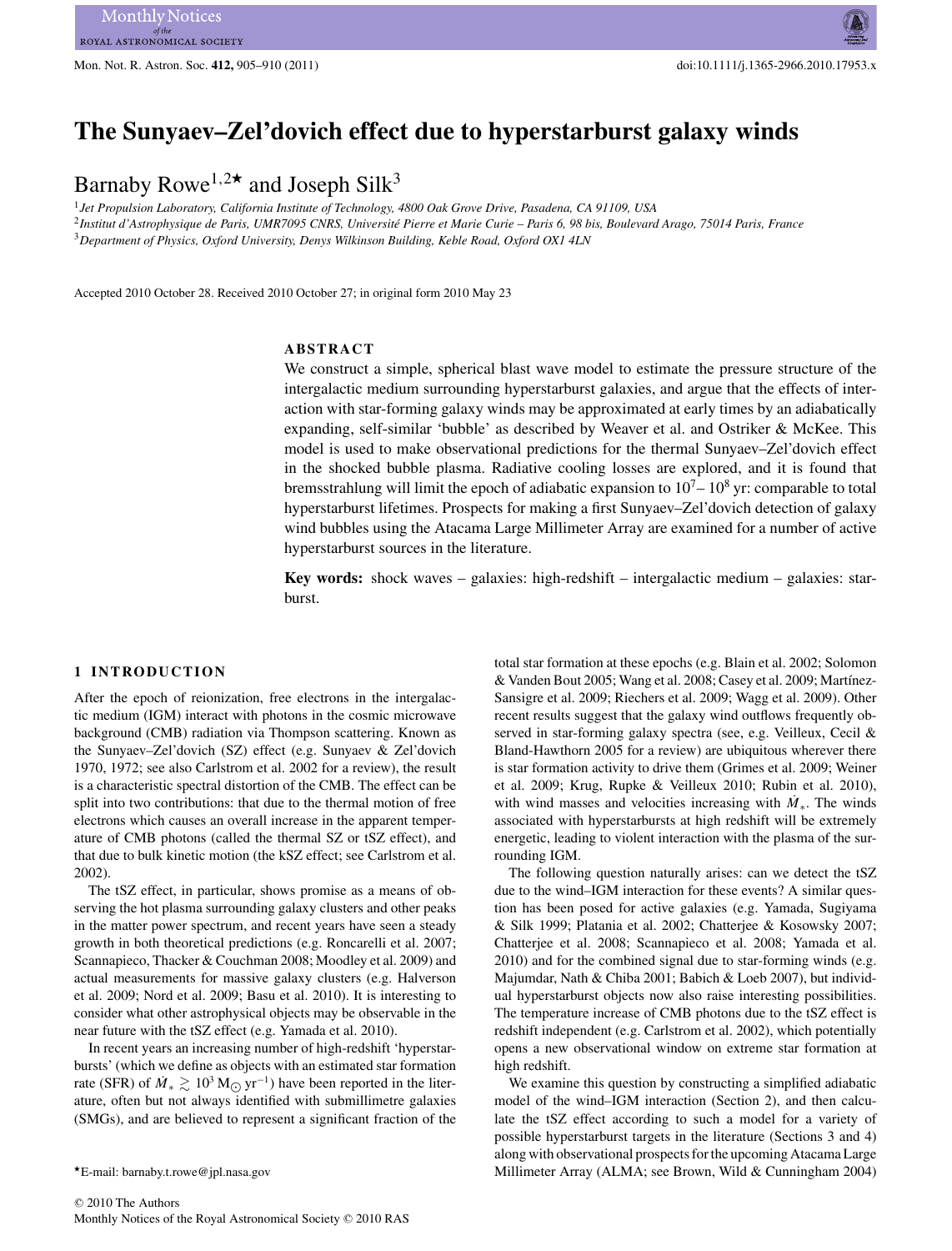facility. In Sections 5 we test the adiabatic expansion assumption by calculating radiative cooling time-scales for the hot plasma, and end in Section 6 with a discussion and conclusions.

# **2 GALAXY WIND INJECTION BUBBLE MODEL**

As demonstrated by Samui, Subramanian & Srianand (2008), who present a detailed semi-analytic analysis of galactic outflows, the galaxy wind–IGM interaction can be approximately described at early times as a spherically expanding, self-similar blast wave or 'bubble'. The model used to describe this bubble is based on that presented in Weaver et al. (1977), which describes the adiabatic interaction of strong stellar winds with the interstellar medium. This is related to the original Sedov–Taylor blast wave solution (see, e.g. Landau & Lifshitz 1959; Ostriker & McKee 1988) but describes the shock evolution under *continuous* rather than instantaneous energy injection, making it being better suited to cases with ongoing starburst activity. The Weaver et al. (1977) model retains self-similarity by not introducing a characteristic time-scale to the stellar wind bubble, and it is this property that allows it to be applied equally well to the galaxy wind–IGM interaction despite the greater energies of this regime.

At time  $t = 0$  star formation processes initiate the expulsion of a galaxy wind, which we approximate as having constant mass outflow rate  $\dot{M}_{\rm w}$  leading to a mechanical energy injection rate given by

$$
L_{\rm w} = \dot{M}_{\rm w} v_{\rm w}^2 / 2, \qquad (1)
$$

where  $v_w$  is the net wind outflow velocity. All quantities will be expressed in relation to a fiducial value  $v_w = 10^3$  km s<sup>-1</sup>, motivated by observations of intermediate- to high-redshift winds for objects with extreme SFRs (Adelberger et al. 2003; Bland-Hawthorn, Veilleux & Cecil 2007; Capak et al. 2008; Weiner et al. 2009; Rubin et al. 2010). Following Aguirre et al. (2001), Springel & Hernquist (2003) and Dalla Vecchia & Schaye (2008), we relate the wind mass outflow  $\dot{M}_{\rm w}$  to the SFR  $\dot{M}_{*}$  using the dimensionless wind mass loading parameter  $\eta$  (adopting a fiducial value of 1 in all calculations), so that  $\dot{M}_{w} = \eta \dot{M}_{*}$ . The total energy injected by the wind into the system is thus

$$
E = L_{\rm w}t = \eta \dot{M}_{\ast} v_{\rm w}^2 t / 2. \tag{2}
$$

The mechanical luminosity  $L<sub>w</sub>$  can be related to the total energy available from core collapse supernovae via the wind energy fraction

$$
f_{\rm w} = \eta v_{\rm w}^2 / (2\epsilon_{\rm SN}),\tag{3}
$$

where  $\epsilon_{SN}$  is the kinetic energy injected per  $M_{\odot}$  of stars formed (e.g. Dalla Vecchia & Schave 2008). Assuming a Chabrier (2003) (e.g. Dalla Vecchia & Schaye 2008). Assuming a Chabrier (2003) initial mass function, these authors adopt a value  $\epsilon_{SN} \simeq 1.8 \times$ 10<sup>42</sup> erg M<sub>○</sub><sup>1</sup>; for our fiducial values of *v<sub>w</sub>* and *η* this implies a wind energy fraction of  $f \sim \infty$  0.55. This is slightly larger than the value of energy fraction of  $f_w \approx 0.55$ . This is slightly larger than the value of 0.4 adopted by Dalla Vecchia & Schaye (2008) for more moderately star-forming systems. It should be cautioned that the exact value of  $f_w$  appropriate for supernovae in high-redshift hyperstarburst regions is unclear, and so all results will be presented with scaling relations for the parameters  $v_w$  and  $\eta$ .

The interaction of the wind with the IGM can be split into four physically distinct zones at increasing radial distance *r*from the bubble centre: (a) the free-streaming wind immediately on exit from the hyperstarburst region; (b) a region of shocked galaxy wind; (c) a shell of shocked IGM plasma and (d) the ambient IGM surrounding the hyperstarburst host galaxy (Weaver et al. 1977; Samui et al. 2008). We model the unshocked IGM in zone (d) as ionized hydrogen of homogeneous density  $\rho_d$ . In order to estimate a value for this density in a hyperstarburst galaxy, we make use of measurements for the clustering bias  $b<sub>0</sub>$  of high-redshift Sloan Digital Sky Survey (SDSS)-DR5 quasars given in Shen et al. (2009): large molecular gas reservoirs and hyperstarburst events are often associated with quasi-stellar objects (QSOs), radio galaxies or other indications of active galactic nuclei (e.g. Solomon & Vanden Bout 2005; see also Section 4, Table 1). These authors find a bias of  $b<sub>O</sub> = 12.96 \pm$ 2.09 for the sample of 1788 objects in their highest redshift bin:  $3.5 < z < 5.0$  (median  $z = 3.84$ ), and we thus choose a fiducial modelling value of  $b<sub>Q</sub> = 13$ . We also assume that the IGM in the region immediately surrounding the starburst is biased in the same way, giving

$$
\rho_d \simeq \rho_{\rm crit} \Omega_b (1+z)^3 (1+b_0 \delta),\tag{4}
$$

where  $\rho_{\text{crit}}$  and  $\Omega_{\text{b}}$  are the current-epoch critical density and baryon density parameter, respectively, and  $\delta$  is the dimensionless density perturbation. We approximate this perturbation in the star formation environment as  $\delta \simeq 180$ , the mean overall matter density perturbation for a collapsed halo.

The outer radius of an adiabatically expanding (non-radiative), spherical blast wave under constant energy injection is given by

$$
R_2(t) = \beta \left( L_{\rm w} t^3 / \rho_{\rm d} \right)^{1/5},\tag{5}
$$

**Table 1.** Model predictions for a selection of reported hyperstarbursts, based on published redshift and SFR estimates (see Sections 4 and 5).

| Galaxy target <sup>a</sup>            | Redshift<br>Z. | Type       | <b>SFR</b><br>$(MQ)$ yr <sup>-1</sup> ) | $(10^{7} \,\text{yr})$ | R <sub>2</sub><br>(kpc) | $\theta_2$<br>(arcsec) | <b>Y</b> peak<br>$(10^{-5})$ | $S/N$ <sup>peak</sup> <sub>24</sub> | $\tau_{\mathrm{IC}}$<br>$(10^{7} \text{ yr})$ | $\tau_B$<br>$(10^7 \,\text{yr})$ |
|---------------------------------------|----------------|------------|-----------------------------------------|------------------------|-------------------------|------------------------|------------------------------|-------------------------------------|-----------------------------------------------|----------------------------------|
| RG J123649.66+620738.0 <sup>b</sup>   | 2.32           | Radio      | 3800 <sup>c</sup>                       | 1 <sup>r</sup>         | 18.4                    | 2.21                   | 2.32                         | 1.19                                | 971                                           | 36.0                             |
| SMM J222174+0015 <sup>d</sup>         | 3.10           | <b>SMG</b> | 1800 <sup>e</sup>                       | 1.7 <sup>e</sup>       | 19.1                    | 2.47                   | 1.71                         | 0.88                                | 410                                           | 11.6                             |
| 4C41.17R/B <sup>f</sup>               | 3.80           | Radio      | $3000^e$                                | 1.1 <sup>e</sup>       | 14.9                    | 2.06                   | 3.06                         | 1.56                                | 219                                           | 8.73                             |
| SMM J154137+6630.58                   | 3.939          | <b>SMG</b> | $>10000$ <sup>g</sup>                   | 1 <sup>r</sup>         | 17.6                    | 2.46                   | 6.63                         | 3.40                                | 200                                           | 10.5                             |
| COSMOS J100054+023436 <sup>h,i</sup>  | 4.55           | <b>SMG</b> | $2900^h$                                | 0.7 <sup>h</sup>       | 10.3                    | 1.54                   | 3.91                         | 1.95                                | 124                                           | 6.14                             |
| BR 1202-0725                          | 4.69           | <b>OSO</b> | 9000 <sup>e</sup>                       | 0.9 <sup>e</sup>       | 14.8                    | 2.27                   | 7.55                         | 3.97                                | 112                                           | 6.37                             |
| LESS J033229.4-275619 <sup>k</sup>    | 4.76           | <b>SMG</b> | $\sim 1000^k$                           | $4^k$                  | 23.2                    | 3.53                   | 1.52                         | 0.82                                | 106                                           | 2.16                             |
| SDSS J092721.82+200123.7 <sup>1</sup> | 5.77           | <b>OSO</b> | 3200 <sup>m</sup>                       | $0.5^m$                | 7.63                    | 1.28                   | 5.63                         | 2.42                                | 56.3                                          | 3.50                             |
| SDSS J114826.64+525150.3 <sup>n</sup> | 6.42           | <b>OSO</b> | $3300^o$                                | 1 <sup>p</sup>         | 11.1                    | 1.97                   | 5.67                         | 2.89                                | 38.8                                          | 1.93                             |

*a*References for CO/far-infrared emission detection or spectral confirmation; <sup>*b*</sup>Chapman et al. (2004); <sup>*c*</sup>Casey et al. (2009); <sup>*d*</sup>Neri et al. (2003); <sup>*e*</sup>Solomon & Vanden Bout (2005); <sup>*f*</sup> De Breuck et al. (2005); <sup>*g*</sup> Wagg et al. (2009); <sup>*h*</sup> Capak et al. (2008); <sup>*i*</sup> Schinnerer et al. (2008); <sup>*j*</sup> Omont et al. (1996); <sup>*k*</sup> Coppin et al. (2009); *l*<sup>2</sup>Carilli et al. (2007); *m*Wang et al. (2008); *n*Bertoldi et al. (2003); *o*Riechers et al. (2009); *p*Walter et al. (2003); *q*photometric redshift estimate and *r*unknown, fiducial value used (see equations 7 and 13 for scalings).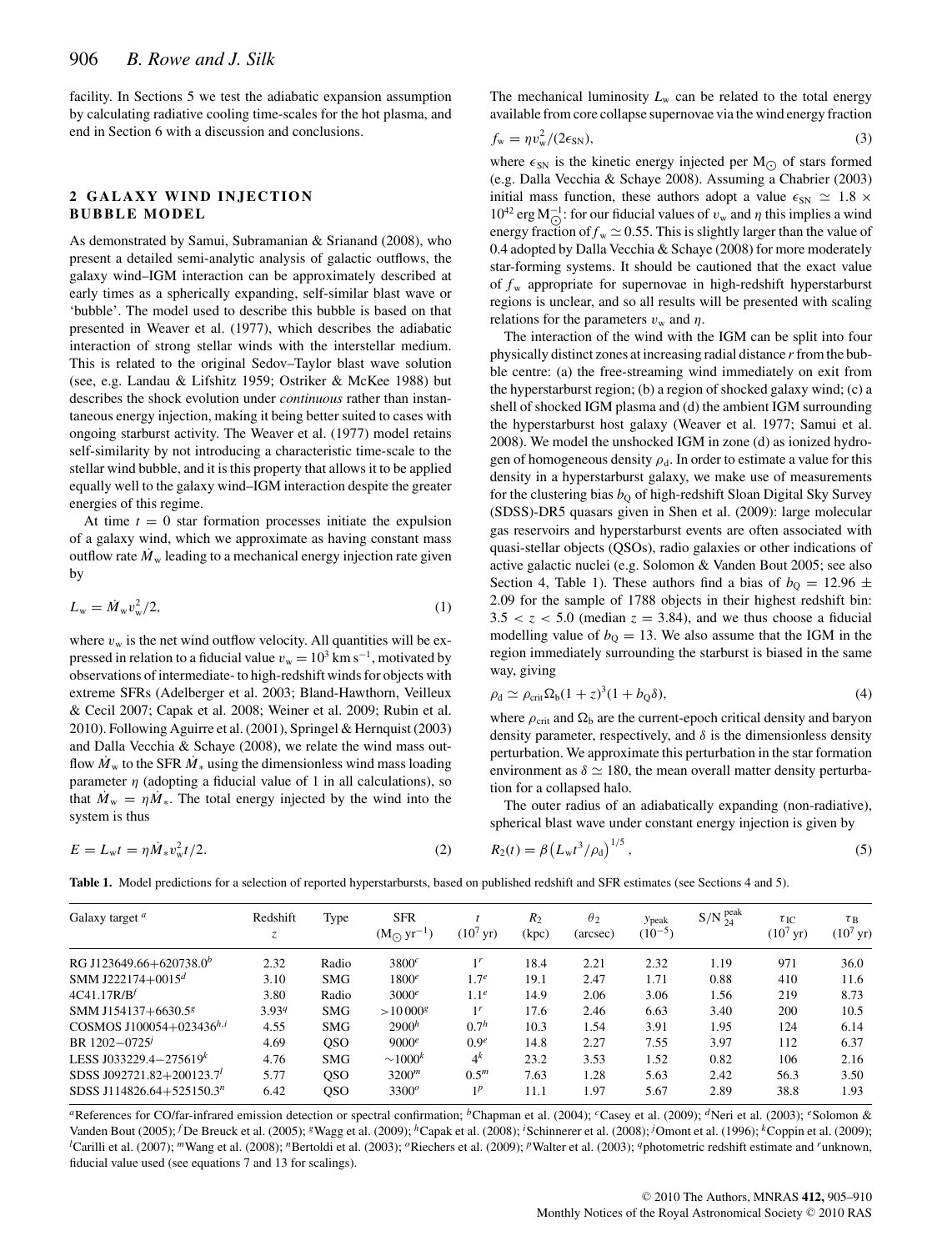where  $\beta = 0.8828$  is a constant estimated via numerical calculation (Ostriker & McKee 1988). Equation (5) is the only dimensionally correct combination of the system variables in this time and distance scale-free problem, and its power-law form is therefore required; this self-similar evolution will cease only after radiative losses become significant (see Section 5). Using a flat, *Wilkinson Microwave Anisotropy Probe* (*WMAP*) 5-yr best-fitting Lambda cold dark matter ( $\Lambda$ CDM) cosmology (Komatsu et al. 2009) and the value  $\Omega_b =$  $0.044 \pm 0.01$  (Sánchez et al. 2009), we may rewrite equation (5) in terms of fiducial values for a hyperstarburst shock wave system as follows:

$$
R_2(t) = \beta \left[ \frac{\eta \dot{M}_* v_w^2 t^3}{2\Omega_b \rho_{\rm crit} (1+z)^3 (1+b_0 \delta)} \right]^{1/5}
$$
(6)

$$
= 28.86 \,\eta^{1/5} \left(\frac{\dot{M}_{*}}{10^{3} \,\text{M}_{\odot} \,\text{yr}^{-1}}\right)^{1/5} \left(\frac{v_{\text{w}}}{10^{3} \,\text{km s}^{-1}}\right)^{2/5} \times \left(\frac{t}{10^{7} \,\text{yr}}\right)^{3/5} (1+z)^{-3/5} \,\text{kpc.}
$$
 (7)

It can be seen that bubble radius will quickly extend significantly beyond the star-forming regions into the surrounding IGM.

The pressure and density structure within the bubble is also approximately self-similar (Weaver et al. 1977; Samui et al. 2008), and can therefore be described in terms of the dimensionless radial parameter  $\xi = r/R_2(t)$ . At the very edge of the shock ( $\xi = 1$ ), the gas quantities are determined by the Rankine–Hugoniot conditions for a strong shock boundary:

$$
\rho_2 = \rho_d(\gamma + 1)/(\gamma - 1), \qquad P_2 = 2\rho_d \dot{R}_2^2/(\gamma + 1), \tag{8}
$$

where  $\dot{R}_2 \equiv dR_2/dt$ , and for the monatomic gas we have adiabatic index  $\gamma = 5/3$  (see Landau & Lifshitz 1959). Using this value gives an edge-of-shock density of  $\rho_2 = 4\rho_d$  and pressure  $P_2 = 3\rho_d \dot{R}_2^2/4$ .<br>Within the outer shock radius Weaver et al. (1977) find that the Within the outer shock radius, Weaver et al. (1977) find that the density  $\rho(\xi)$  decreases inwards and drops suddenly to zero at the contact surface  $R_c = 0.86R_2$ , the interface between the shocked IGM in zone (c) and the shocked wind in zone (b). The pressure at this surface is  $P(\xi = 0.86) = 0.59 \rho_d \dot{R}_2^2$ , and these scalings hold while the expansion remains adjabatic while the expansion remains adiabatic.

For a perfect gas the tSZ effect may be estimated by integrating the pressure along a line-of-sight path through the bubble; a model for the pressure structure throughout must therefore be adopted. An exact model may be calculated numerically (Weaver et al. 1977; Dokuchaev 2002), but ultimately the accuracy of such a model will rely on the physical conditions matching those described above (e.g. uniform ambient IGM density  $\rho_d$  or constant input star formation power  $L_w$ ), which is unlikely. Instead, for the purposes of estimating an approximate observability of the tSZ effect we adopt a simple model that displays the correct behaviour at the boundaries and makes simplifying interpolations between them:

$$
P(\xi) = \begin{cases} P_b & 0 \le \xi < 0.86 \\ P_b + \left(\frac{P_2 - P_b}{0.14}\right)(\xi - 0.86) & 0.86 < \xi \le 1 \end{cases}
$$
 (9)

where  $P_b = 0.59 \rho_d \dot{R}_2^2$ . The model, plotted in Fig. 1, is isobaric for  $r > R$ : this behaviour is argued from simple principles by for  $r < R_c$ : this behaviour is argued from simple principles by Weaver et al. (1977) and can also be seen in the complex analytic solutions provided by Dokuchaev (2002). This pressure model can then be used to estimate the tSZ effect for a hyperstarburst wind bubble.



**Figure 1.** Pressure (solid line) and Compton *y* parameter (dashed line) in the model as a function of distance from the bubble centre, with labels for the four distinct physical zones (a)–(d).

#### **3 THERMAL SZ EFFECT IN THE BUBBLE**

The tSZ effect describes the spectral variation of the specific intensity of the CMB photons caused by their passing through a non-relativistic, Maxwell-distributed electron gas (Carlstrom et al. 2002). It takes the form

$$
\frac{\Delta I_v}{I_v} = \frac{x \exp x}{\exp x - 1} \left( \frac{x}{\tanh x/2} - 4 \right) y,\tag{10}
$$

with  $x = h\nu/k_B T_{\text{CMB}}$  (using  $T_{\text{CMB}} = 2.725$  K at  $z = 0$ ), and where the Compton *y* parameter is defined via the path integral

$$
y = \int \frac{k_{\rm B} T_{\rm e}(l)}{m_{\rm e} c^2} \sigma_{\rm T} n_{\rm e}(l) \, \mathrm{d}l
$$
 (11)  
along the observer line of sight. We do not include a relativistic

correction to the tSZ effect (e.g. Challinor & Lasenby 1998; Itoh, Kohyama & Nozawa 1998) for the hot shock wave electrons (see Section 4).

For a perfect gas such as the extremely rarefied IGM, equation (11) becomes

$$
y = \int \frac{k_{\rm B} P(l)}{m_{\rm e} c^2} \sigma_{\rm T} \, \mathrm{d}l. \tag{12}
$$

Using the fiducial values described, and the pressure model described by equation (9), this gives a peak value of

$$
y_{\text{peak}} = 2.456 \times 10^{-6} \eta^{3/5} \left(\frac{\dot{M}_*}{10^3 \text{ M}_{\odot} \text{ yr}^{-1}}\right)^{3/5} \left(\frac{v_{\text{w}}}{10^3 \text{ km s}^{-1}}\right)^{6/5} \times \left(\frac{t}{10^7 \text{ yr}}\right)^{-(1/5)} (1+z)^{6/5}
$$
(13)

along the line of sight through the centre of the bubble. Note that, due to the dependence of *P* upon  $\rho_d$ , the strength of the tSZ in this model increases with redshift (although the bremsstrahlung cooling rate will also; see Section 5). The *y* at any distance from the bubble centre can be calculated using the expression for pressure given in equation (9), and is shown in Fig. 1.

# **4 POTENTIAL HYPERSTARBURST TARGETS**

In Table 1 we present a limited selection of hyperstarburst objects from the literature that may make suitable targets for tSZ observation, along with predictions for observable properties based on the simple bubble model. In all these calculations we use the published estimate of the SFR, take  $v_w = 10^3$  km s<sup>-1</sup> and  $\eta = 1$  (corresponding to  $f_w \simeq 0.55$ ), and employ a flat, *WMAP* 5-yr cosmology as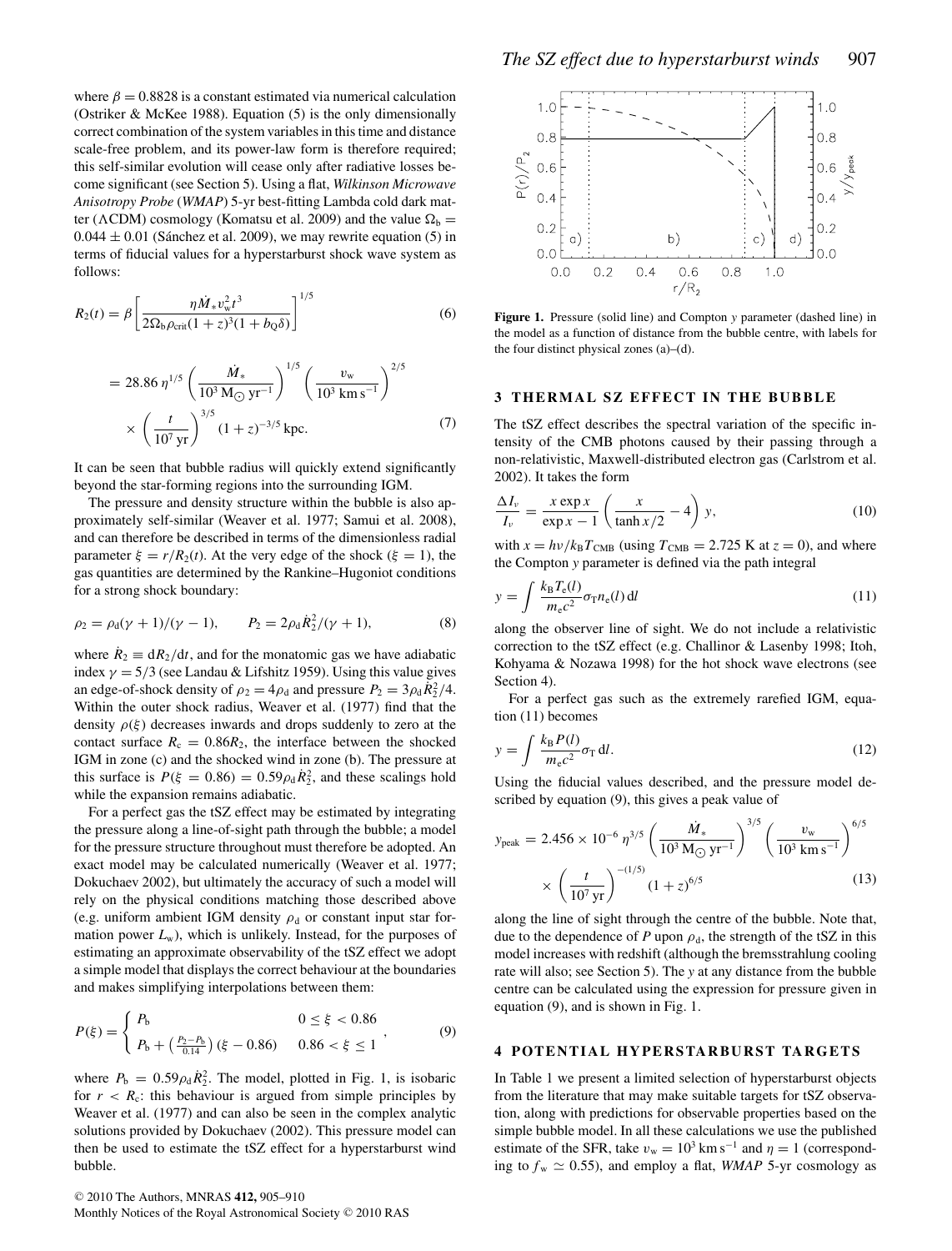in Section 2. Where an estimate of the age *t* of the hyperstarburst exists (e.g. from SED fits) that value is chosen; otherwise, the depletion time-scale for the CO-detected molecular gas reservoir is used as a proxy (since on average a hyperstarburst will be observed mid-way through this depletion). The observational angular radius  $\theta_2$  corresponding to  $R_2$  is given for each bubble model, and the central line-of-sight Compton *y*peak is tabulated. In all cases this is seen to be significantly greater than the cosmological expectation value of  $\langle y \rangle = (1.19 \pm 0.32) \times 10^{-6}$  calculated by Roncarelli et al. (2007) (2007).

Using the ALMA sensitivity calculator (made available on the European Southern Observatory web pages<sup>1</sup>) we also estimate  $S/N_{24}^{\text{peak}}$ ,<br>defined as the surface brightness signal-to-noise ratio (S/N) that may defined as the surface brightness signal-to-noise ratio (S/N) that may be obtained at *y*<sub>peak</sub> using ALMA within an exposure time of 24 h. We calculate this value assuming continuum observation centred on *ν* <sup>=</sup> 400 GHz (within ALMA band 8), and an antenna configuration giving a beam with full width at half-maximum  $(FWHM) =$ 0.75 arcsec. In calculating  $S/N^{peak}_{24}$  each bubble is first convolved<br>with this simulated Gaussian beam to estimate the observable brightwith this simulated Gaussian beam to estimate the observable brightness temperature excess at this resolution. The sensitivity at the continuum band centred on *ν* is calculated using the online observing tool, taking the declination (and hence typical atmospheric column density) of each object into account. For those targets with a sky position that cannot be observed using the Southern hemisphere ALMA facility ( $\delta \simeq 30^\circ$  and above) we instead use an equatorial location for comparison.

To visualize these results we simulate an ALMA image of one of the bubbles visible from the Southern hemisphere, SMM J222174+0015 (Neri et al. 2003; Solomon & Vanden Bout 2005), at the same *ν* and beamsize but for an extended exposure time of  $5 \times 24$  h: this bubble can be seen in Fig. 2. The map also includes contamination due to warm dust emission in the hyperstarburst SMG, for which we assume dust grains at 40 K with emissivity  $\epsilon_v \propto v^{\beta}$  and spectral index  $\beta = 1.5$  (e.g. Blain et al. 2002). We model the emitting surface brightness distribution as a uniform disc of diameter 2 kpc in the centre of the bubble, comparable with recent observations of compact hyperstarbursts (Maiolino et al. 2007; Casey et al. 2009; Walter et al. 2009). Taking the value of  $6.3 \pm 1.3$  mJy for the SMM J222174+0015 flux density at 850 µm (Solomon & Vanden Bout 2005) we estimate a flux density of 9.7 mJy at 400 GHz, and plot contours of the convolved brightness temperature distribution in the central region of Fig. 2. The brightness temperature grey-scale is here removed subject to a simple cut of  $\Delta T_b \leq 0.4$  mK showing that, thanks to the angular resolution of ALMA, the extended bubble is discernible beyond the strong-but-localized dust emission at its centre. In practice, a more sophisticated removal of SMG dust contamination will be aided by the possibility of ultrahigh-resolution mapping of the bright central dust (ALMA can reach FWHM  $= 0.011$  arcsec at 400 GHz), and by the characteristic signature of the tSZ effect on CMB photons: a maximum spectral excess/decrement around 385/144 GHz and null crossover at 218 GHz (Carlstrom et al. 2002). Multiple observations will require further telescope time, however.

In Section 3 it was noted that relativistic corrections to the tSZ are not included in the determination of *y*. Using equation (8), the temperature of the gas in the shock boundary is  $T_2 = 3(m_e +$  $m_p$ ) $R_2^2/(4k_B)$ , which implies a temperature of  $T_2 \gtrsim 10^7$  K for all the objects listed in Table 1. Calculating the reduction in 1SZ intensity objects listed in Table 1. Calculating the reduction in tSZ intensity using the first- and second-order relativistic terms described by



**Figure 2.** Simulated ALMA excess brightness temperature map at 400 GHz, relative to the CMB, for SMM J222174+0015 (as described in Section 4). The simulated exposure time is  $5 \times 24$  h, and contours in the grey-scaleshaded region are placed at  $1\sigma$  intervals around  $\Delta T_b = 0$ . We remove the grey-scale map in the central, SMG dust-contaminated region subject to a threshold of  $\Delta T_{\rm b} \leq 0.4$  mK, but contours are here plotted at intervals of 100 mK to illustrate this bright central source. The hatched area in the upper left illustrates the simulated beam of  $FWHM = 0.75$  arcsec.

Challinor & Lasenby (1998) yields corrections of  $\simeq$  3 per cent for the hyperstarbursts listed. The effect is therefore negligible for the current model, but relevant for more detailed calculations.

## **5 RADIATIVE COOLING IN THE INJECTION BUBBLE**

The discussion so far has assumed adiabatic bubble expansion, but depends upon losses due to radiative cooling being small within the hyperstarburst age *t*. At the shock boundary temperatures of  $T_2 \gtrsim 10^7$  K the gas will be fully ionized but not sufficiently energetic for electron–positron annihilation to contribute to radiative processes: thermal bremsstrahlung and inverse-Compton cooling by CMB photons will dominate radiative losses (this latter being the net cooling effect of the tSZ itself). The radiative cooling will be greatest at the shock boundary  $R_2$ , where the combination of plasma temperature  $T_2$  and density  $\rho_2$  are greatest, and so we calculate time-scales for radiative losses in this region to explore the validity of the adiabatic expansion approximation.

We consider first the effect of inverse-Compton scattering of CMB photons. In the relevant non-relativistic limit, the net energy loss rate for a single electron in the shock plasma is given by

$$
-\frac{dE}{dt} = \frac{16}{3}\sigma_{\rm T}\sigma_{\rm SB}T_{\rm CMB}^4 \frac{\langle v_{\rm e}^2 \rangle}{c^2}
$$
(14)

(see, e.g. Longair 1992), where  $\sigma_T$  is the Thomson scattering cross-<br>section  $\sigma_{\text{on}}$  is the Stefan-Boltzmann constant  $T_{\text{on}}$  is the CMB section,  $\sigma_{SB}$  is the Stefan–Boltzmann constant,  $T_{CMB}$  is the CMB photon temperature at that epoch, and  $v_e$  is the velocity of the

<sup>1</sup> http://www.eso.org/sci/facilities/alma/observing/tools/etc/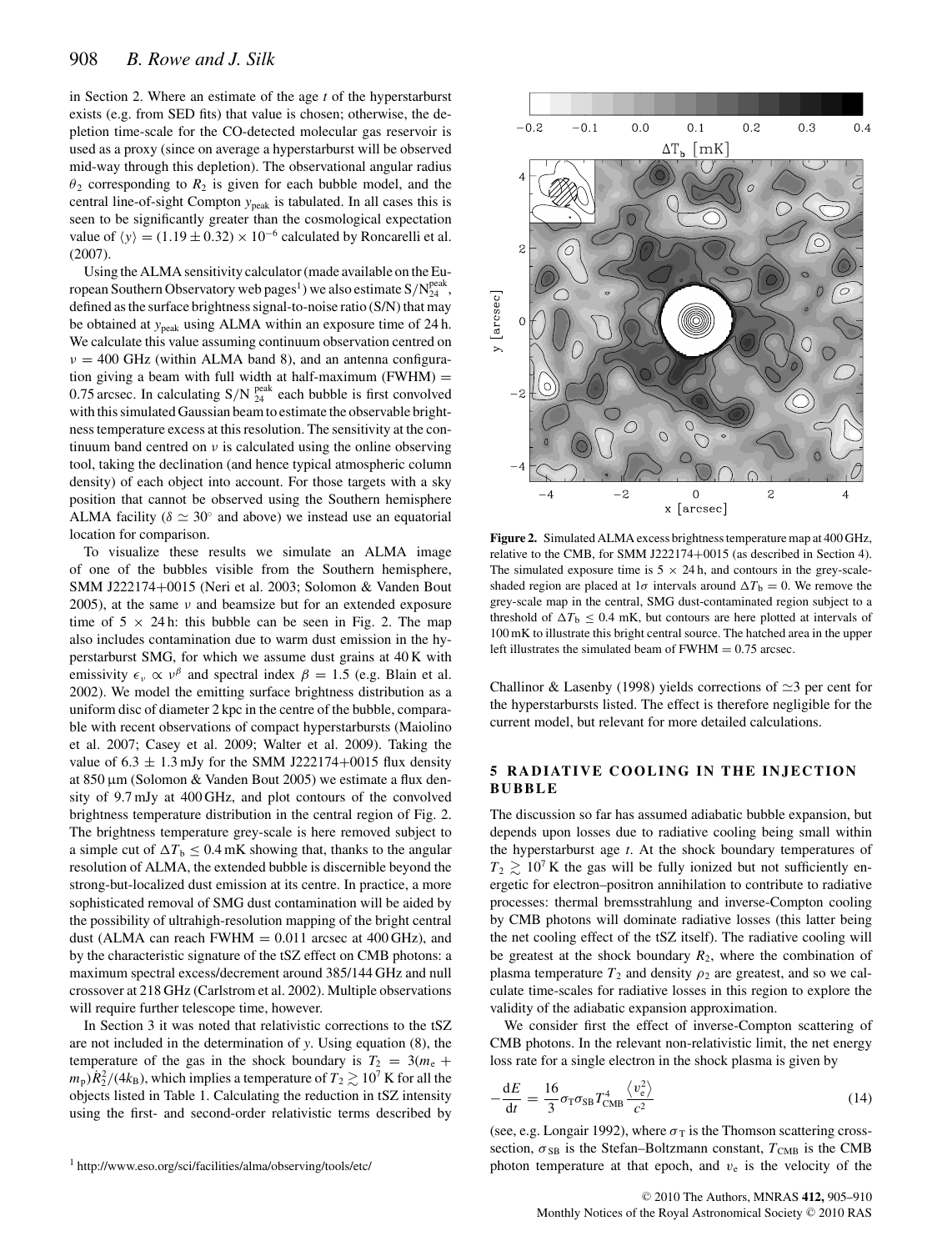electron. This gives an exponential decay law with an inverse-Compton cooling time-scale of

$$
\tau_{\rm IC} = \left(3m_{\rm e}c^2\right) / \left[32\sigma_{\rm T}\sigma_{\rm SB}T_{\rm CMB}^4(z)\right] \tag{15}
$$

at the epoch at which the shock is observed. Values of  $\tau_{\text{IC}}$  for the selection of targets discussed in Section 4 can also be seen in Table 1, and in all cases can be seen to be large in comparison to the typical hyperstarburst lifetime of  $\sim$ 10<sup>7</sup> yr.

Cooling due to thermal bremsstrahlung near the shock boundary  $R_2$  may be more significant. A thermal hydrogen electron in the shock boundary plasma will lose energy at a rate

$$
-\frac{dE}{dt} = 1.435 \times 10^{-40} n_{\text{p}} \bar{g} \sqrt{T_2},
$$
 (16)  
where  $n_{\text{p}}$  is the volume number density of protons in the plasma

and  $\bar{g} \simeq 1.2$  is taken as a typical Gaunt factor (Longair 1992). In Table 1 we use this relation to give time-scales  $\tau_B$  over which the shock boundary energy would be reduced to 37 per cent of its instantaneous adiabatic value by bremsstrahlung alone, as an indicator of the importance of radiative cooling. These time-scales are generally longer than the typical lifetimes of hyperstarbursts, but not always: bremsstrahlung will clearly dominate over inverse-Compton losses, and at higher redshift (where  $n<sub>p</sub>$  is greater) will limit the epoch of pure adiabatic evolution to within  $t \leq 10^7$  yr, comparable with the duration of hyperstarburst activity. However, these radiative losses are not total: the adiabatic model can be viewed as giving an approximate upper bound on the expected range of *y*peak. This increases the importance of bubble age in the tSZ signal beyond the otherwise weak  $y \propto t^{-1/5}$ , and might be used to provide lower bounds on *t* should a tSZ bubble not be detected.

# **6 DISCUSSION & CONCLUSIONS**

We have presented an adiabatic model of wind-driven bubble shock waves around hyperstarburst galaxies and made predictions for the strength of the tSZ effect due to such objects. Assuming this model to be a reasonable approximation we have shown that such bubbles are detectable using ALMA, albeit requiring integration times of multiple days (in two or, preferably, three bands). We have shown that bremsstrahlung will dominate the radiative cooling of the shocked gas, and found that this will cause the evolution of the shock to become significantly non-adiabatic after a time comparable to the typical total duration of hyperstarbursts themselves.

In order to construct the model a number of simplifications have been made. Among these, the assumption of spherical symmetry and the homogeneous density  $\rho_d$  are least likely to be valid. The former assumption may be thrown into question for systems with active galactic nuclei, as are often seen for hyperstarbursts, or with star formation occurring in an extended disc rather than a central core: Dalla Vecchia & Schaye (2008) found a bipolar pressure distribution when modelling outflows in massive disc-like formation, once winds were fully coupled to the gas dynamics of the system. A bipolar outflow would alter the pressure distribution of the shocked gas and might reduce the strength of the tSZ effect along certain lines of sight.

However, the star typical SFRs in the massive systems simulated by these authors were small when compared to the figures in Table 1, and it might be expected that the greater mechanical energy input from hyperstarbursts will alter the wind–IGM interaction significantly. Dalla Vecchia & Schaye (2008) found interesting qualitative differences in the behaviour of outflows for their simulated disc systems of total halo mass  $10^{10}$  and  $10^{12}$  *h*<sup>−1</sup> M<sub> $\odot$ </sub> that produced early

SFRs of  $\approx$  0.05 and  $\approx$  10 M  $\odot$  yr<sup>-1</sup>, respectively. An increase of a further 2 orders of magnitude in SFR may cause sufficient increases in wind ram pressure as to qualitatively change the outflow behaviour once more. In a related study, Chatterjee & Kosowsky (2007) and Chatterjee et al. (2008) found that quasar-driven bubbles in simulated haloes provided a reasonable match to a simple spherical model, although again at lower energies and typically after longer time-scales than we consider here. Unfortunately there is insufficient knowledge and modelling of the wind–interstellar medium interaction in these powerful systems to do more than speculate. The typical morphologies and environments of the star-forming gas regions prior to the onset of strong winds are also poorly known for these hyperstarbursts, which further complicates accurate simulation. More detailed theoretical modelling combined with future precision observations of the tSZ might help shed light on exactly these questions.

Another simplification, the assumption of a homogeneous IGM, may misrepresent the evolution of the bubble with time: for a more realistic density profile the bubble will initially expand more slowly through the dense gas at the halo centre, and then more rapidly at later times as  $\rho_d(R_2)$  decreases. This is an area in which the modelling could be improved, particularly if aided by more detailed knowledge of the gas density around hyperstarbursts. A related simplification is the model's neglect of the gravitational deceleration of the shock wave due to the host halo potential. This effect will generally represent a small correction to the dynamics of adiabatic expansion and radiative losses, which can be seen by comparing the galaxy wind velocities to the escape velocities of most galactic haloes (entrained clouds, however, might impart a velocity kick that prevents their escape). These effects should be considered in more accurate modelling, perhaps using a simplified model of a galaxy halo potential and mass entrainment (e.g. Murray, Quataert & Thompson 2005).

Important uncertainties also arise due to the assumed values of the starburst age *t*, and the fiducial parameters  $v_w$  and  $\dot{M}_*$  (or equivalently  $f_w$ ). It should be emphasized that the fiducial predictions may be adapted as appropriate using the simple scaling relations presented, which may be necessary as we gain a clearer picture of hyperstarburst physics. As an example, using  $y \propto f_w^{3/5}$  from equation (13) and adopting the value  $f_w \simeq 0.4$  of Dalla Vecchia & Schaye (2008) reduces the tSZ signals listed in Table 1 by  $\simeq$  20 per cent. However, a drastic reduction in  $f_w$  (appropriate if the kinetic energy from hyperstarburst supernovae is mostly lost radiatively) might yet reduce *y* to the cosmological confusion limit calculated by Roncarelli et al. (2007). Conversely, observations of the tSZ around hyperstarbursts could in this way, even if not detected, provide interesting constraints on  $f_w$  and thus supernova wind feedback in these objects, which may contribute much of the total star formation at high redshift (Blain et al. 2002). They might also constrain the feedback energy injected by the active galactic nuclei commonly hosted in hyperstarburst systems (e.g. Chatterjee et al. 2008), although more careful modelling will be required to distinguish the two signals.

To conclude, wind-driven bubbles around hyperstarburst objects may be detectable via the tSZ in the near future using submillimetre instruments such as ALMA or its successors. Despite many simplifying assumptions in the model, the enormous mechanical energy of the wind–IGM interaction will ensure that a system approximating the simple, self-similar blast wave must persist while radiative losses are small. According to such a model, such objects as those listed in Table 1 (with estimated  $y_{\text{peak}} > 2 \times 10^{-5}$ ) might be securely detected with ALMA within days. The number of known